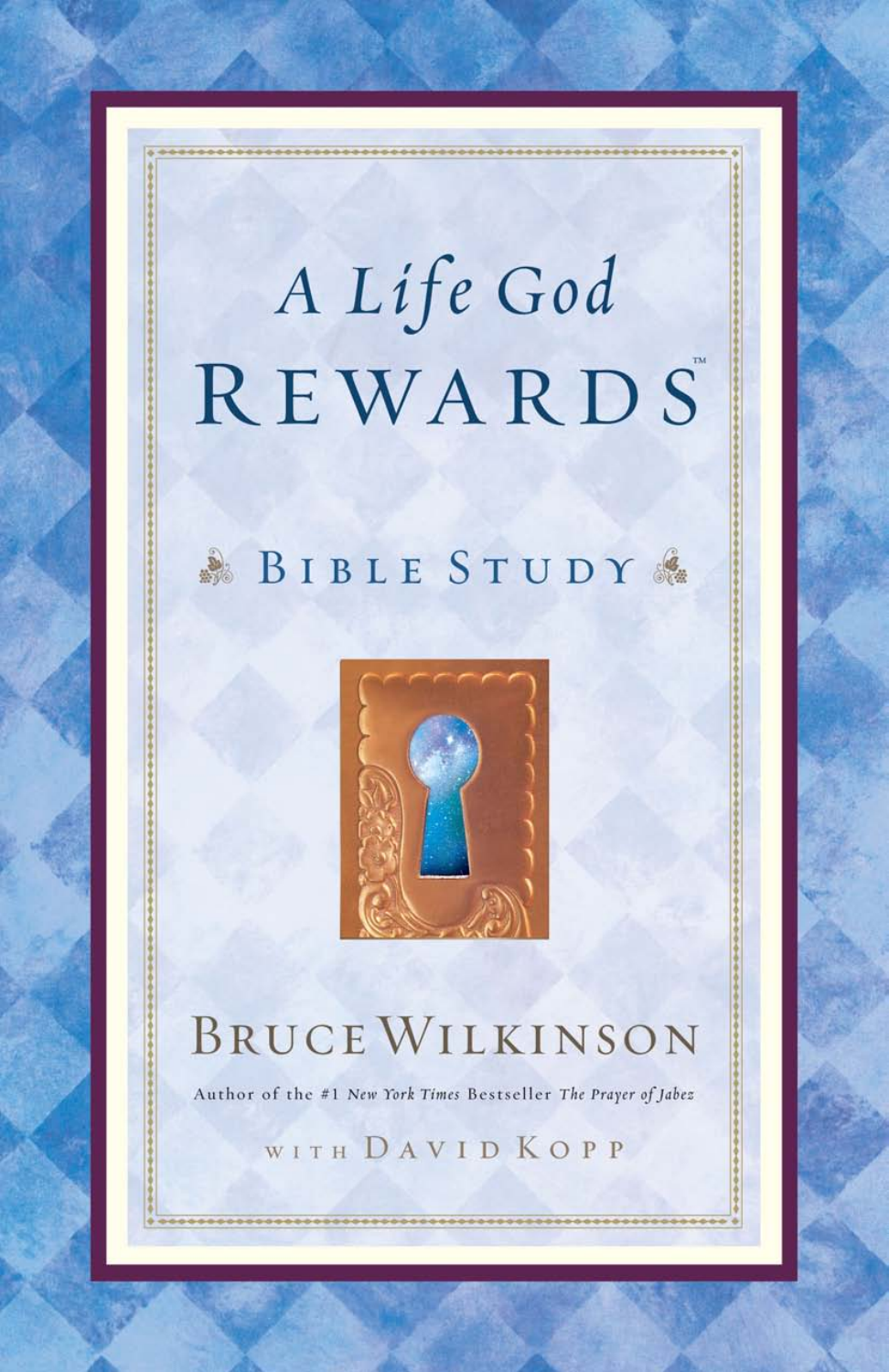# *A Life God* R EWA R DS

# $\frac{1}{2}$  BIBLE STUDY &

*For Personal or Group Use*

## BRUCEWILKINSON with David Kopp

Multnomah Books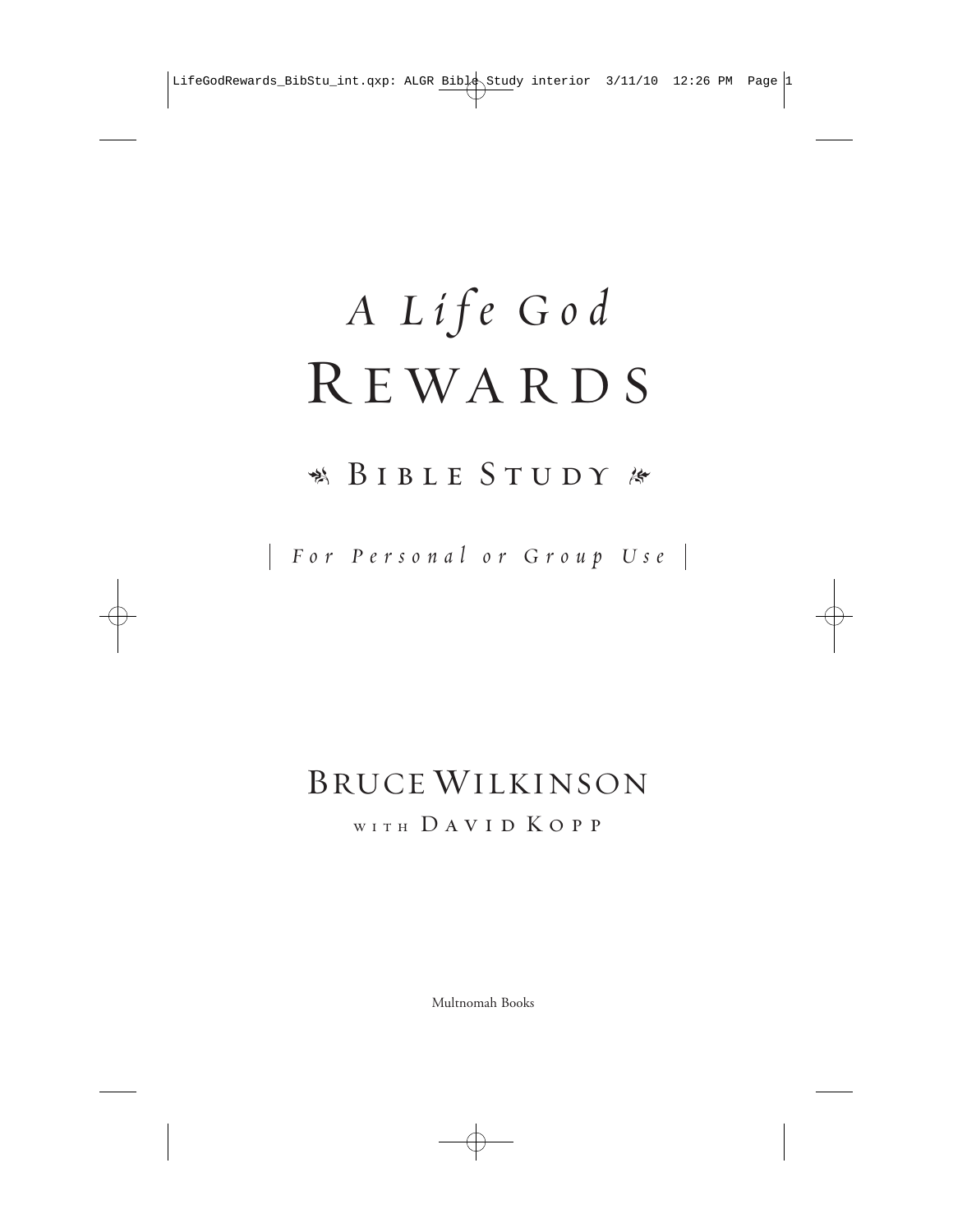Excerpted from A Life God Rewards Bible Study by Bruce Wilkinson with David Kopp Copyright © 2002 by Ovation Foundation, Inc. Excerpted by permission of Multnomah Books, a division of Random House, Inc. All rights reserved. No part of this excerpt may be reproduced or reprinted without permission in writing from the publisher.

#### A LIFE GOD REWARDS BIBLE STUDY published by Multnomah Books

© 2002 by Ovation Foundation, Inc. International Standard Book Number: 978-1-59052-011-6

Cover image by Koechel Peterson & Associates

Italics in Scripture quotations are the author's emphasis.

Scripture is from *The Holy Bible,* New King James Version. Copyright © 1982 by Thomas Nelson, Inc. Used by permission.

> Other Scripture quotations: *The Holy Bible,* New International Version (NIV) © 1973, 1984 by International Bible Society, used by permission of Zondervan Publishing House

Published in the United States by WaterBrook Multnomah, an imprint of the Crown Publishing Group, a division of Random House Inc., New York.

MULTNOMAH and its mountain colophon are registered trademarks of Random House Inc.

Printed in the United States of America

#### ALL RIGHTS RESERVED

No part of this publication may be reproduced, stored in a retrieval system, or transmitted, in any form or by any means electronic, mechanical, photocopying, recording, or otherwise—without prior written permission.

> For information: MULTNOMAH BOOKS 12265 ORACLE BOULEVARD, SUITE 200 COLORADO SPRINGS, CO 80921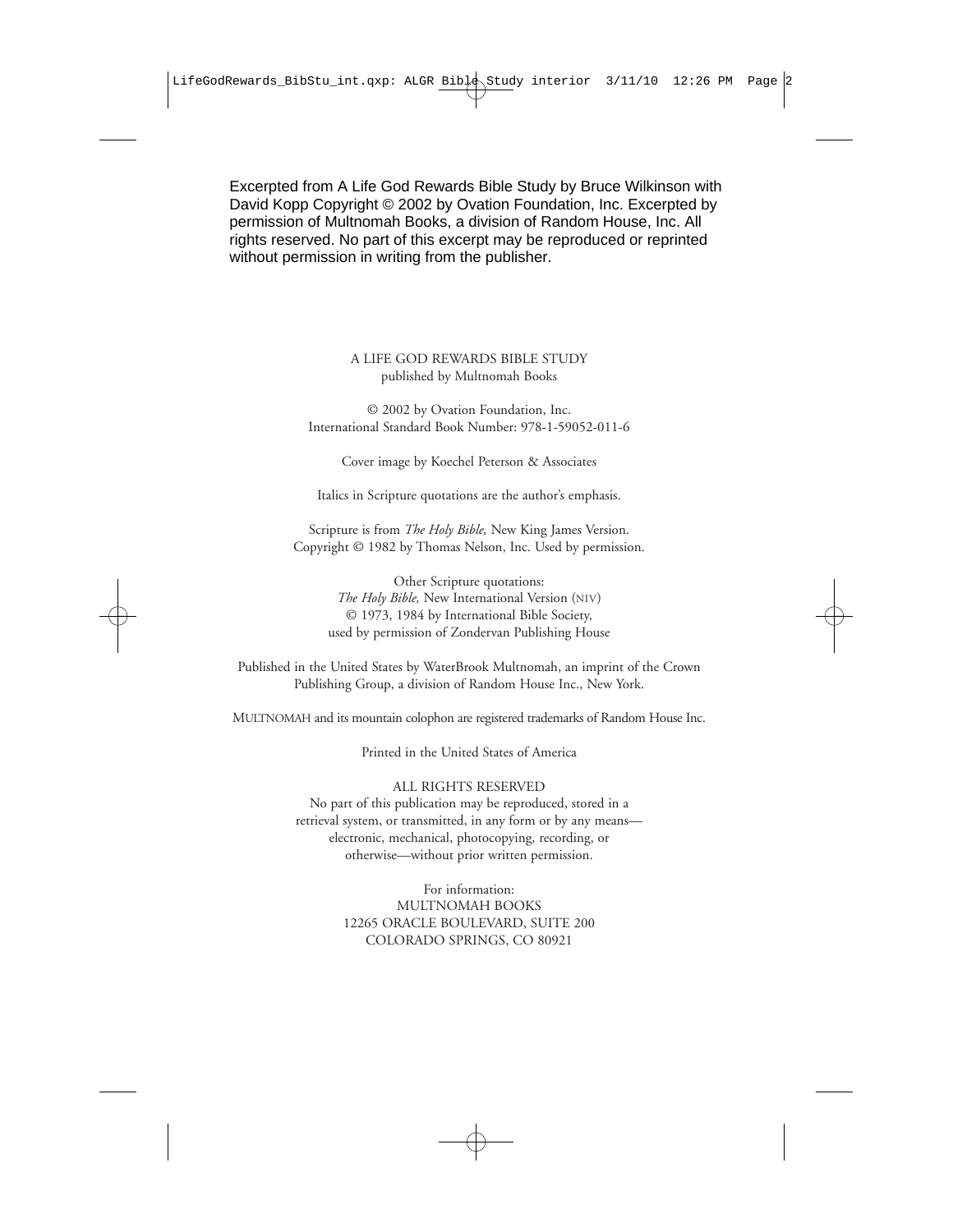### Introduction

### The Amazing Link

 $\rm W\!\!\!\!/$  hat if I told you that your actions today could actually change what you experience after you die…and keep on changing it forever? Would that possibility surprise you?

The truth is, Jesus revealed a direct and powerful link between what we do for God today and how He will reward us in heaven. The Bible study you're holding—based on the book *A Life God Rewards*—could be the most life-transforming study you've ever undertaken, because it carefully explores what God said on this vital subject. I promise that once you understand how much your life is supposed to add up for God's glory and your eternal reward, you'll never look at any day as ordinary again.

Unfortunately, among followers of Jesus today there is widespread confusion about the importance of our work for God. Many think that their *belief* is all that matters, and that once they've received the gift of eternal life, any *works* for God are not very important. Many Christians believe, in fact, that what they do on earth has no effect on their eternity.

Could you be one?

Jesus came to show us something else entirely. Jesus revealed that you and I have been more than saved *from* something; we have been saved *to* something—an amazing destiny of serving Him and enjoying His favor.

And it is supposed to start right now.

### YOUR GOD IS A REWARDER

Jesus spread the news of reward in heaven in His first major teaching, the Sermon on the Mount. He talked about its certainty with His disciples in private. And He shocked the religious experts of His day with its promise.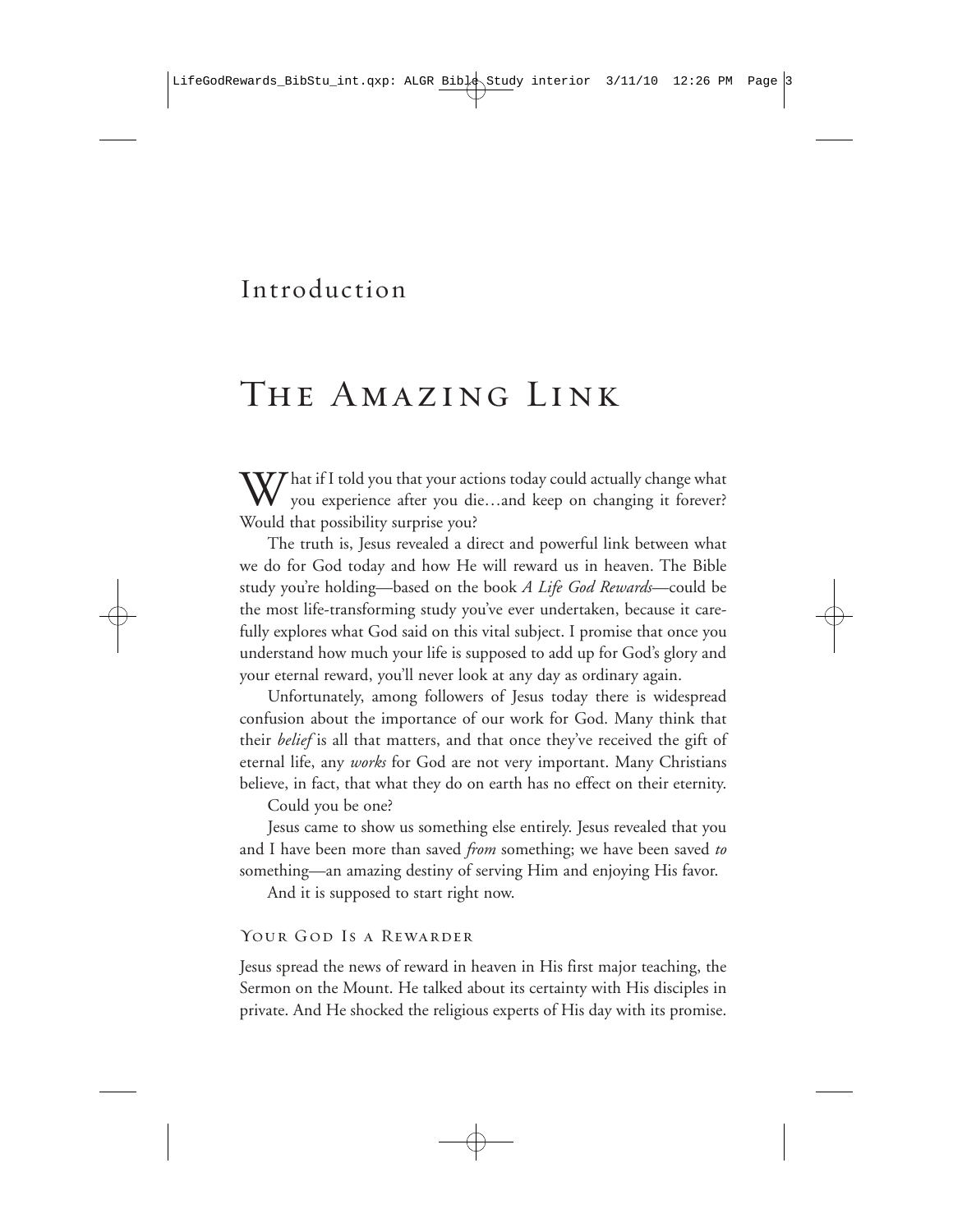As you'll discover in this study, Jesus urgently wanted His followers to know that whatever good works they did for God would reap a tangible and significant reward from Him in eternity…and that they had been created and called to do *a lot of good works* for Him!

Jesus was both direct and specific in what He revealed. For example:

#### A Different Kind of Bible Study

The four-week Bible study you're holding invites you to go deeply into God's Word to see what Jesus and the apostles taught about eternal rewards. We adhere to the key doctrines and beliefs that followers of Christ have historically affirmed. Besides being biblically based and felt-needs oriented, the study has several key distinctives:

*It's topical.* We focus on the biblical support in key areas—our life in eternity, the rewards Jesus promised, the believer's judgment at the bema, and defining a productive life of service God can reward.

*It's conversation friendly.* Some questions are information based. Some are intended simply to provoke a helpful discussion.

*It's designed for individual or group use.* Each week is broken down into seven major segments (see the numbered questions at the top of the page). Students can use these for a daily study plan, if they wish.

*It's question driven.* Sometimes called the Socratic method, this teaching method pulls you from topic to topic through a sequence of key questions.

*It incorporates several learning approaches.* You'll find inductive studies, fill-inthe-blanks, personal inventories, character profiles, Bible exposition, and inspiring quotes.

*It offers plenty of options.* The study presents more learning opportunities than a class can complete in an hour. Select the material that will work best for you. Some groups will want to extend the four-part study to an eight-week course or longer.

*It's all about life change.* The whole purpose of studying God's Word is to be changed in our character, beliefs, and behavior so that we please God more, become more like Christ, and serve Him more every day.

#### Bible Version

The Bible study, as well as the book it is based on, has been prepared using the New King James Version of the Bible. Using that version privately or in class will ensure convenience and clarity, but is not required.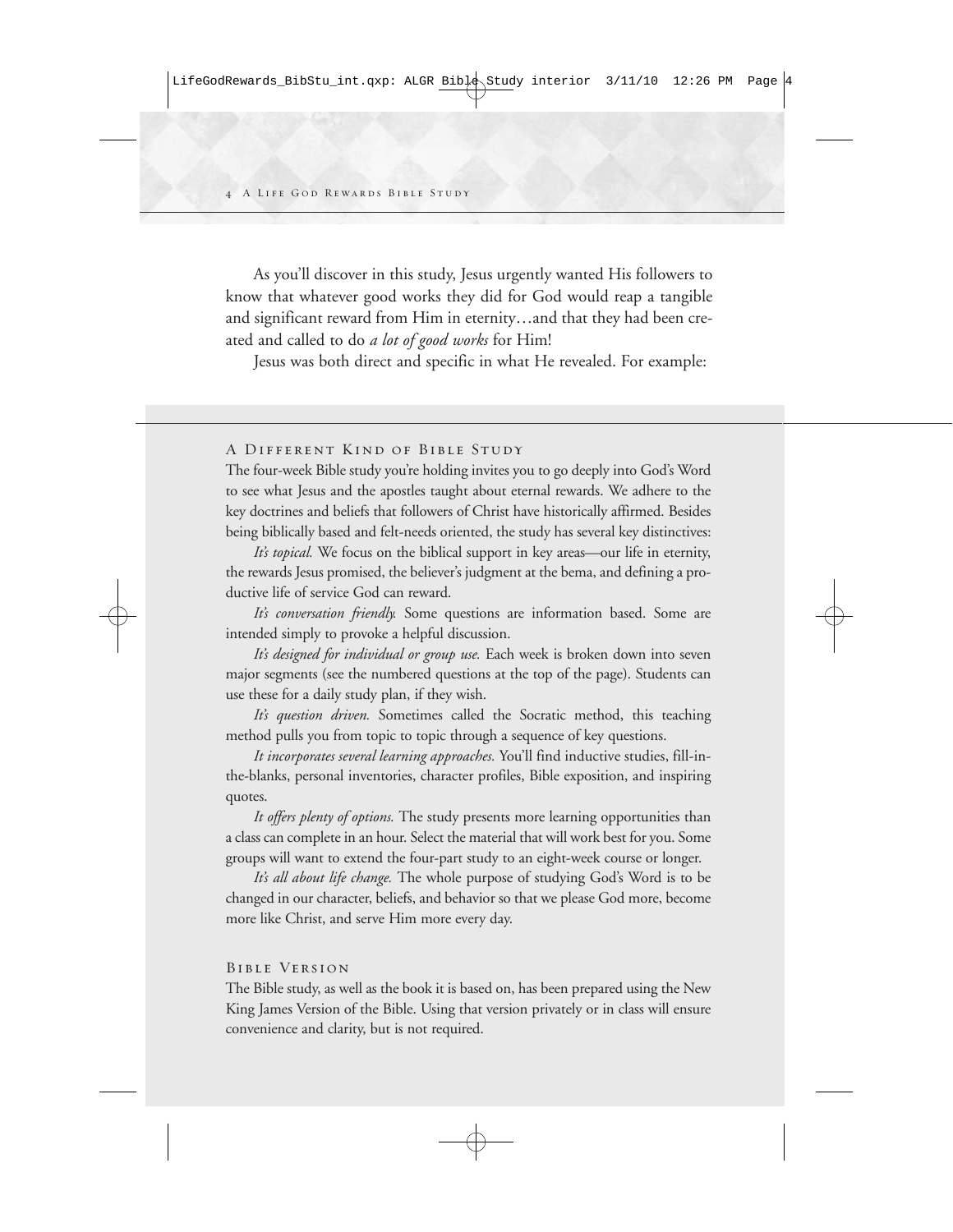- Any disciple who experienced suffering for His name could "rejoice in that day and leap for joy!"—why? "For indeed your reward is great in heaven" (Luke 6:23).
- Anyone who invited the hungry and needy into their homes could know for certain that they would be blessed—"For you shall

#### Helping You Get Around

You'll see three icons used throughout the study to help you use the material more quickly.



*indicates a key verse, definition, or explanation that you won't want to miss.*



*indicates optional material for further study. Use this icon to help you decide what materials you can leave for later.*

### <u>"" TALK POINT</u>

*indicates a group process question that focuses on life experience.*

#### Recommended Resources

- ♦ *A Life God Rewards,* by Bruce Wilkinson with David Kopp, is the basis for this study. Reading it first, or in conjunction with the study, will greatly multiply the personal benefits to you.
- ♦ *A Life God Rewards Devotional* (and accompanying *Journal*), by Bruce Wilkinson with David Kopp, is a thirty-one-day devotional that also follows a four-week structure. On the first day of each week's study, the student is keyed to which chapters in the book and devotional apply to the discussion at hand.
- ♦ The eight-part *A Life God Rewards* video series*,* led by the author, will take you to greater depths in each area. Visit www.globalvisionresources.com for more information.
- ♦ *A Life God Rewards Audio,* read by the author, can provide busy people with an easy way to learn and review the message of the book.
- ♦ If you are a teenager (or have one in your home), I recommend *A Life God Rewards for Teens,* by Bruce Wilkinson and David Kopp*.*
- ♦ For children, see the age-specific *A Life God Rewards* children's books, by Bruce Wilkinson with Mack Thomas, listed in the back of this book.
- ♦ Visit www.thebreakthroughseries.com for recent updates from Multnomah Publishers authors, new product information, inspiring stories from readers, and other help.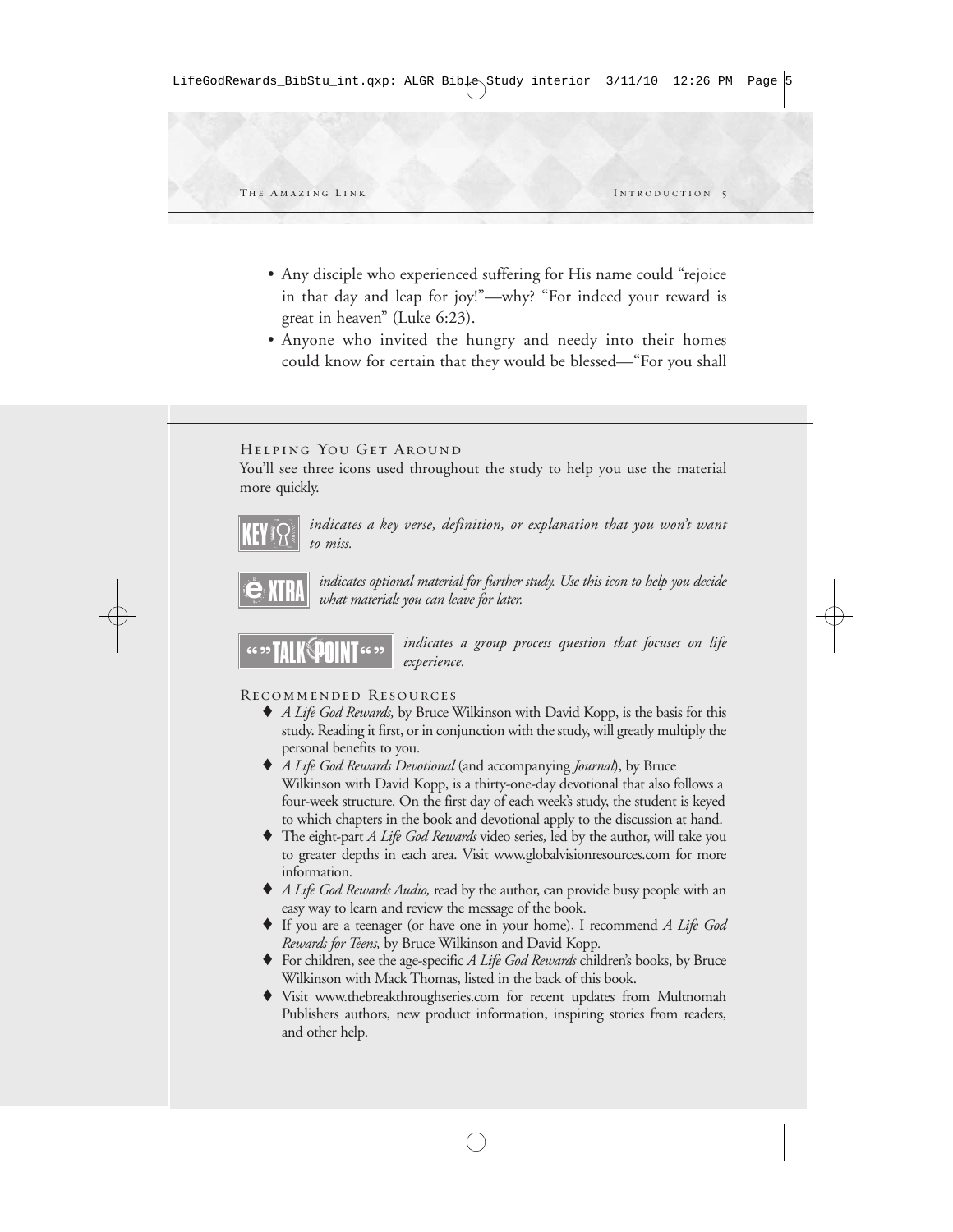be repaid at the resurrection" (Luke 14:14).

- Every servant who gave money or possessions to God's work on earth could look forward to a lasting return later—"You will have treasure in heaven" (Matthew 19:21).
- And He promised that anyone who gave his life for Christ's sake would actually "find it," because "the Son of Man will come…and then He will reward each according to his works" (Matthew 16:25, 27).

When you begin to see what the New Testament teaches on eternal reward, you'll understand, perhaps for the first time, what the Bible means when it says, "Without faith it is impossible to please Him, *for he who comes to God must believe that…He is a rewarder*" (Hebrews 11:6).

#### Break Through to Eternal Reward

If you haven't read *A Life God Rewards* yet, I highly recommend that you do so right away. I also encourage you to enhance your learning experience each day for the next month by following along in the *A Life God Rewards Devotional,* the companion *Journal,* and the video series.

By the time you complete this *Life God Rewards Bible Study,* you will see God's tenacious love for you in a new light. You'll better understand His expectations of your life. You'll feel a growing motivation to invest your energies in doing what matters to God. You'll break free from the sins that sabotage your joy now and your potential for even greater joy in heaven.

And you will join millions of others who are living eagerly for the day Jesus promised on the last page of the Bible: "Behold, I am coming quickly, and My reward is with Me, to give to every one according to his work" (Revelation 22:12).

Blessings on your journey!

—*Bruce Wilkinson*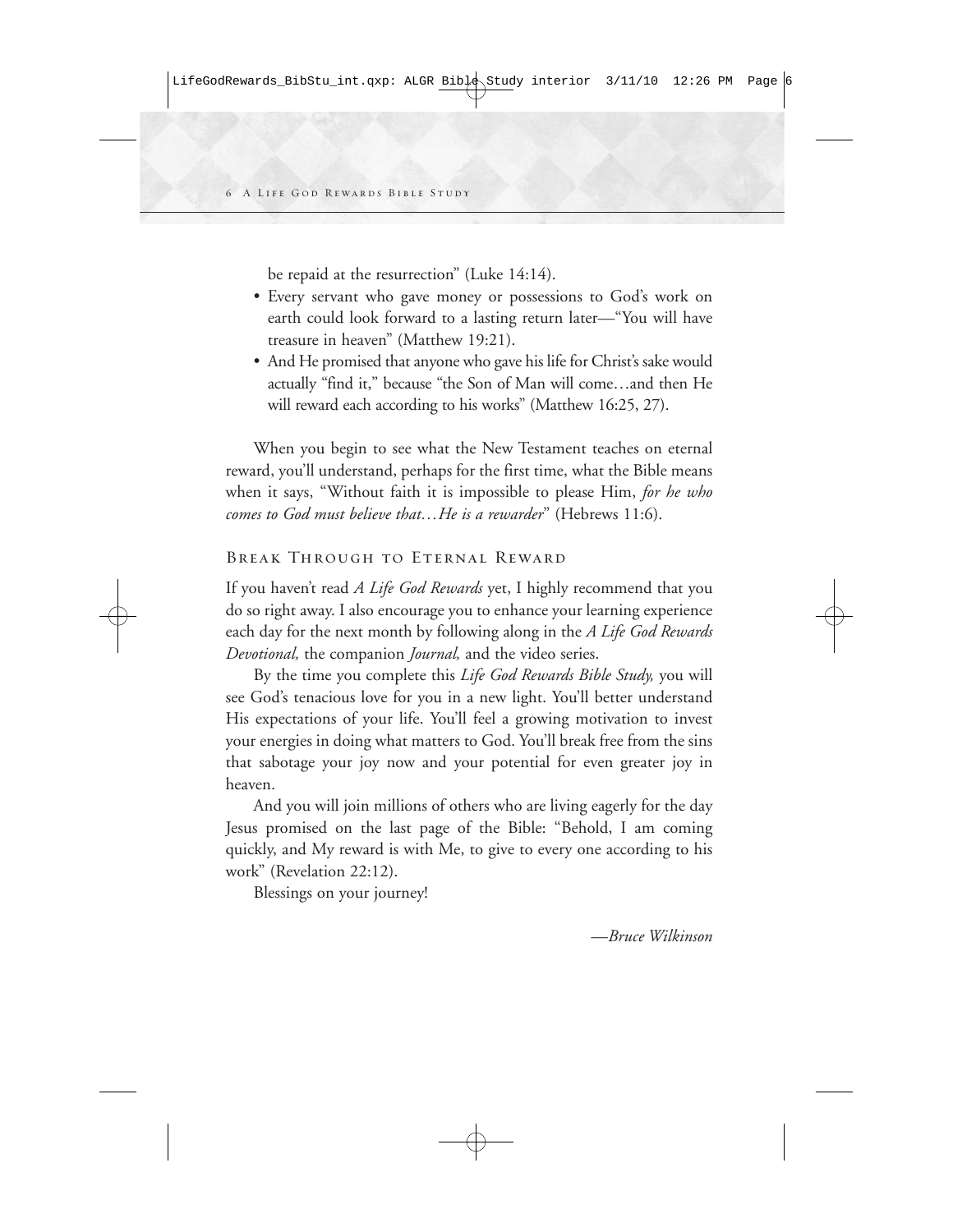Week One

# THE TRUTH A B O U T YOUR ETERNITY



### Recommended Resources

*A Life God Rewards,* Chapters 1–2 *A Life God Rewards Devotional,* Introduction *A Life God Rewards* Video Series, Sessions 1–2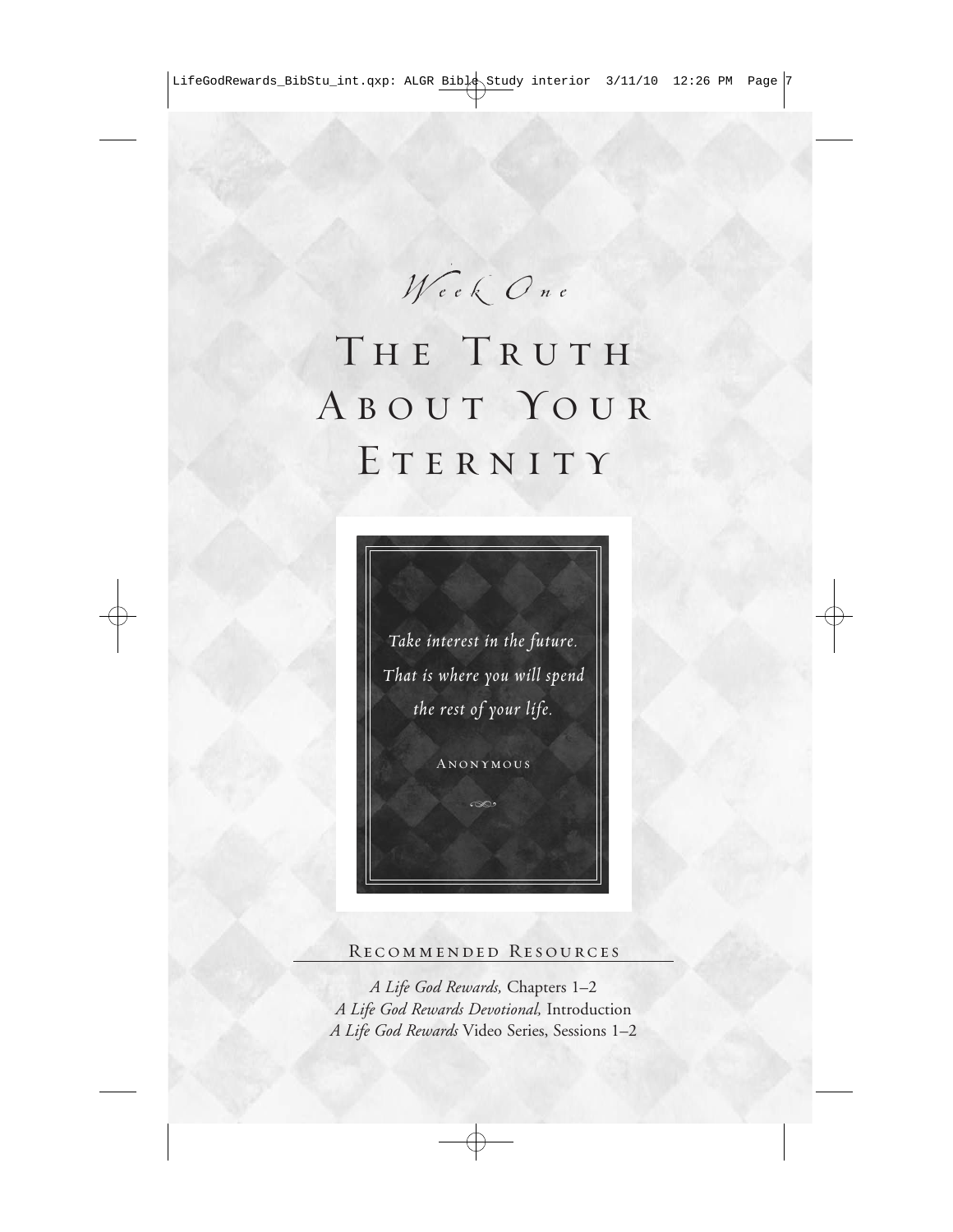## GETTING STARTED

I read once that looking at the stars through a telescope on earth is a little like looking up from the bottom of a swimming pool. No matter how powerful the lens, images are unclear. The reason is that a telescope looks up through a deep ocean of atmosphere, so light rays from outer space appear blurred and wobbly.

Now you know why stars appear to twinkle.

And now you know why astronomers were so excited when, in 1990, they launched the Hubble Space Telescope. Hubble studies the stars from an orbit *above* earth's atmosphere. No blur. No wobble. No twinkle. Almost every week, scientists are making new discoveries far out on the edges of time and space.

What if you could see your life like that? What if you could clearly see the results of a choice you make today from a no-wobble viewpoint far out into your future? Think how much it would help you to make the important choices every day brings.

You and I can't see into the future, but Someone can. His name is Jesus. He's not a captive of earth like you and me. Jesus can see the whole truth—past, present, and future—and tell you exactly how to prepare for what is to come.

This chapter has one simple but extremely important purpose: to show you the future Jesus talked about so you know what to do now.

### THIS WEEK YOU'LL DISCOVER...

- ♦ the real timeline of your forever life.
- ♦ the two keys that unlock the truth about your eternity.
- ♦ surprising truths about heaven and hell.
- ♦ how your actions today will affect your life in eternity.
- ♦ how knowing the truth about your future can change your life, starting now.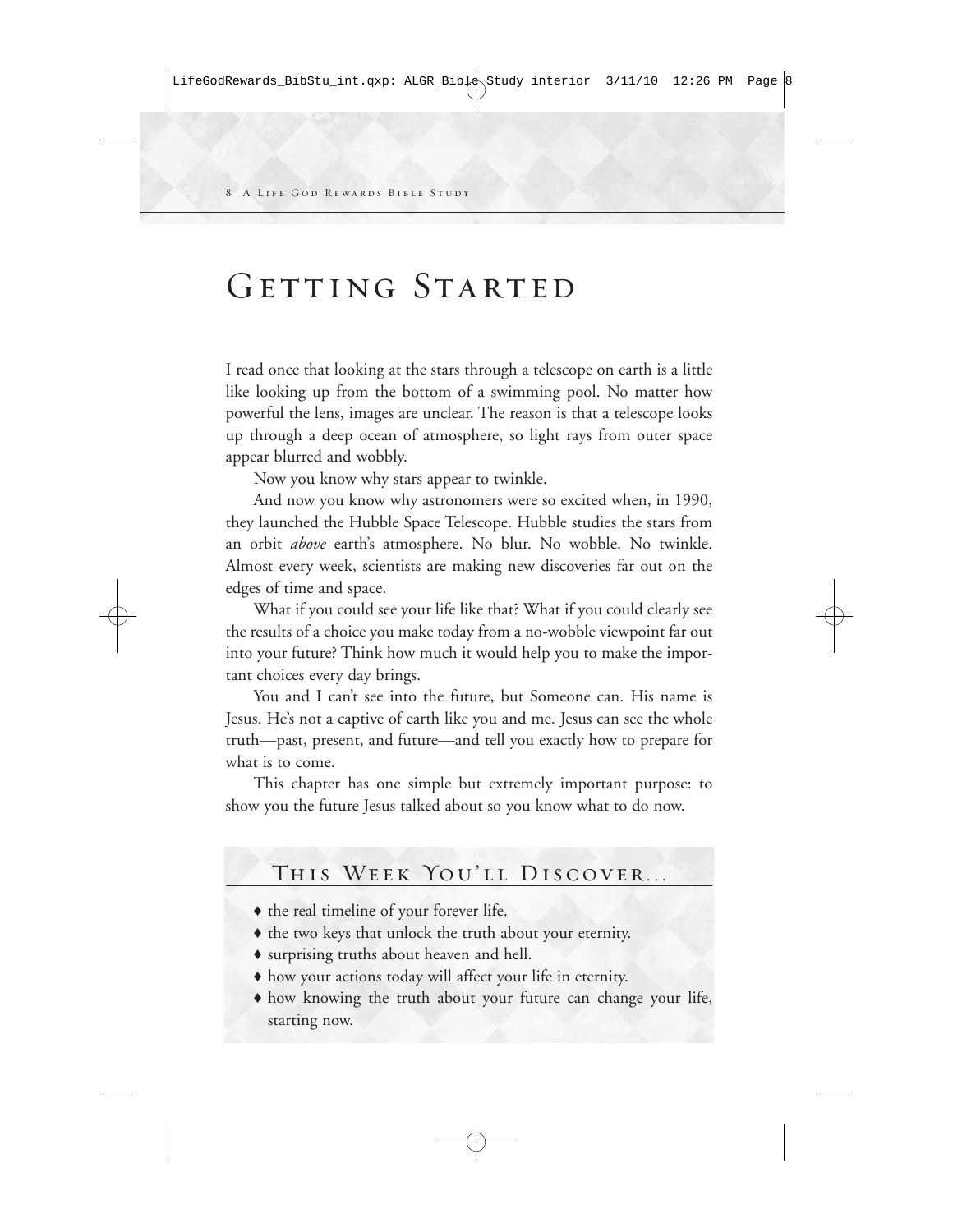#### What do I really believe about eternity? 1.

*1. How much time do you spend thinking about what will happen in your eternal future? Why do you think this is so?*

### YOUR ETERNITY IQ INVENTORY

- *2. The following inventory will show what you believe about your eternal future. Score yourself with the numbers 1 through 5 as follows:* Strongly agree. ➋Agree. ➌Unsure. ➍Slightly disagree. ➎Strongly disagree.
- \_\_\_ After I die, the only thing that will matter is whether I accepted Christ as my Savior while I was alive on earth.
- \_\_\_ Once I go to heaven, the big events of my existence will be over.
- \_\_\_ No one can really know what will happen in eternity.
- \_\_\_ It's faith, not works, that will affect my experience of eternity.
- \_\_\_ All of us will experience heaven in the same way.
- \_\_\_ YOUR SCORE: Total the values assigned to the five statements. If you scored...

If you could ask God one question about your eternity, what would it be?

**''T** cc 95

- *21–25* Wow! *You're at the top of your class. 16–20* Whoa! *You've got a passing grade.*
- *11–15* Wishy-Washy. *Eternity is a big question mark in the sky for you. 5–10* Watch Out! *You're in for a big shock about how eternity works!*
- *3. How would you live differently if you were absolutely convinced that everything you did in this life had a direct and eternal consequence in the next life?*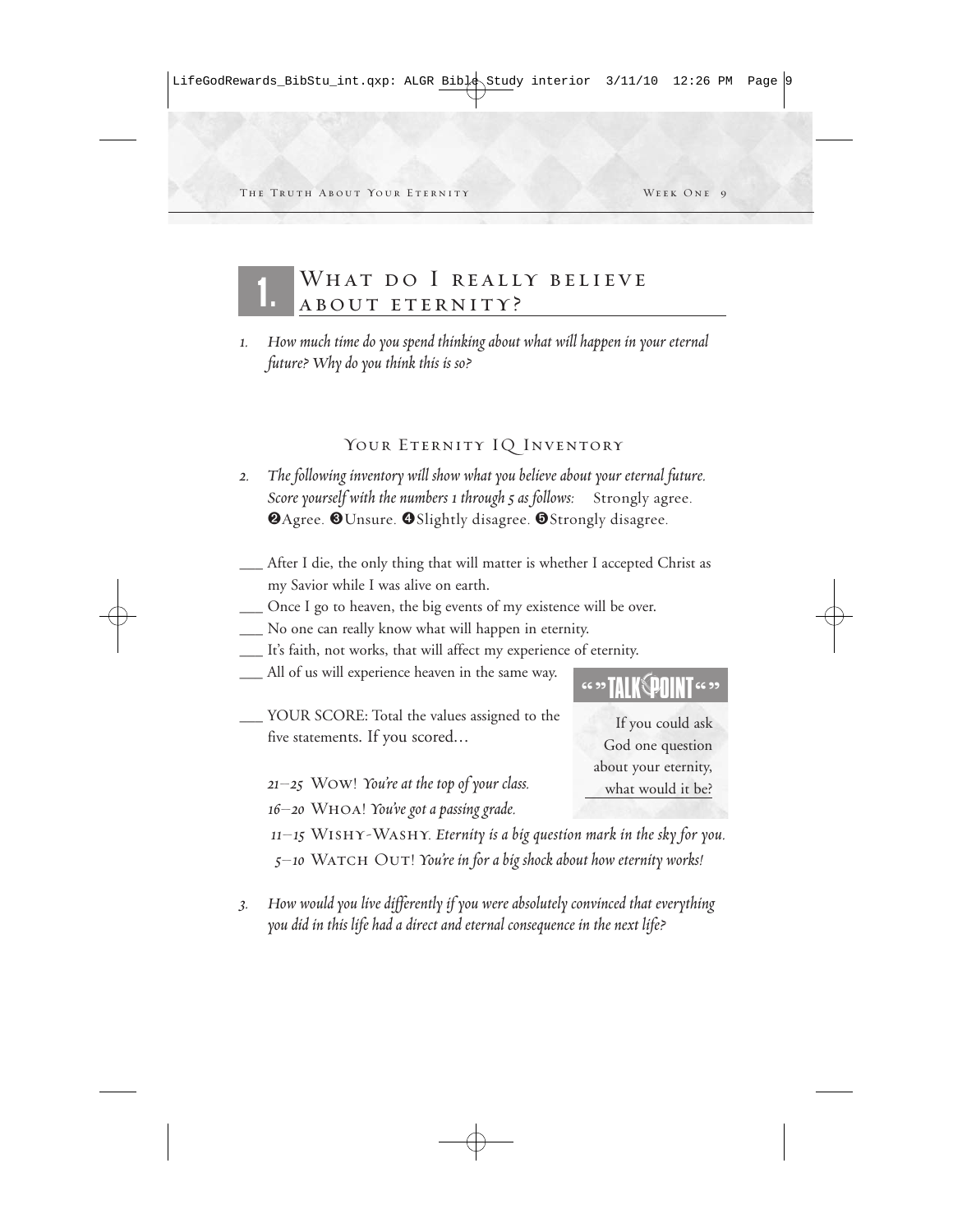### WHAT WILL HAPPEN in eternity? 2.



If we look closely at the Bible and the teachings of Jesus, we can construct an accurate timeline of our eternal existence.

### The Six Main Events of Your Eternity

EVENT #1: LIFE. *You are created in the image of God for a life of purpose*. You didn't exist forever in the past, but you will continue to exist forever in the future.

- *a. Read Genesis 1:27–28. What unique identity and responsibility sets a human apart from other life forms?*
- *b. Read 1 Thessalonians 5:23. Between birth and death, you live on earth as , , and .*

Event #2: Death. *You die physically, but not spiritually*. The death of your body is your exit from life on earth. Yet your life as soul and spirit continues.

*Read Hebrews 9:27. Every man will and this will happen only .*

EVENT #3: DESTINATION. *You reach your eternal destination after death*. Jesus identified only two possible locations in the afterlife: heaven or hell (Matthew 23:33; John 14:2).

*Read John 3:18. Jesus explained clearly how to avoid hell and go to heaven: "He who in Him is not condemned; but he who does not is condemned already, because he has not in the name of the only begotten Son of God."*

EVENT #4: RESURRECTION. *You receive a resurrected body*. You will receive a new, immortal body (John 5:28–29; 1 Corinthians 15:51–58).

*Read Philippians 3:20–21. Jesus will transform your earthly* 

*so that it will be conformed to His glorious .*